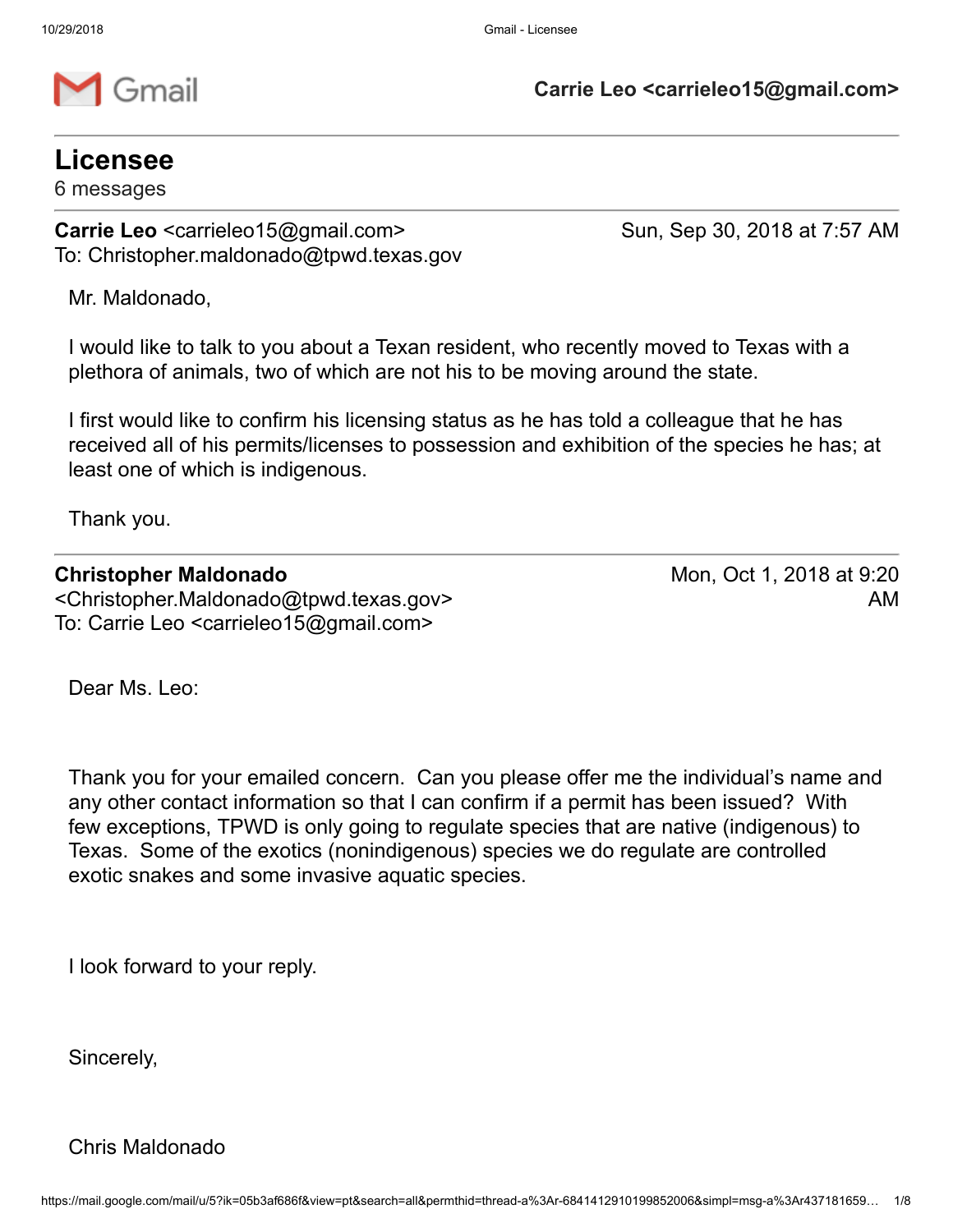TPWD – WL PERMITTING OFFICE

4200 Smith [School](https://maps.google.com/?q=4200+Smith+School+Road+%0D%0A+Austin,+Texas+78744&entry=gmail&source=g) Road

[Austin,](https://maps.google.com/?q=4200+Smith+School+Road+%0D%0A+Austin,+Texas+78744&entry=gmail&source=g) Texas 78744

**From:** Carrie Leo [<carrieleo15@gmail.com>](mailto:carrieleo15@gmail.com) **Sent:** Sunday, September 30, 2018 6:57 AM **To:** Christopher Maldonado <[Christopher.Maldonado@tpwd.texas.gov](mailto:Christopher.Maldonado@tpwd.texas.gov)> **Subject:** Licensee

[Quoted text hidden]

## **Carrie Leo** <carrieleo15@gmail.com> Mon, Oct 1, 2018 at 7:34 PM To: Christopher.Maldonado@tpwd.texas.gov

Hello Mr. Maldonado,

Thank you so much for your prompt response. The person's name is Tyler Thomas and his business partner is Nicholas Stacey, although licensing is usually under Tyler's name or his business' name which is Fragile Planet Wildlife Center. However, he may be hiding under his partner's name so I thought I'd give you his as well.

Tyler was associated with Oak Creek Zoological Conservancy from May 2017 to June 2018. He then moved his menagerie to Southern Texas in Brownsville I believe. One of his colleagues, Michelle Smith of Mini S Exotic Zoo in Mineola. She helped store a badger from him, which is my understanding is indigenous to Texas. She has a couple lemurs pictured on her website that look like an awful lot like that Tyler has and the enclosures in the background look a lot like the ones at Oak Creek. They may be pictures transferred from Frenchak's or Tyler's website or facebook pages to Ms. Smith's website.

I don't mean to sound like an alarmist. However, if my understanding of "black market" activity is correct, that is exactly what Tyler and Ms. Smith are doing. In fact, Tyler stole three animals from me and took them from New York State into Texas in May-June 2017 without telling me at all. I was in the hospital for surgery and asked him to take care of my badger and fisher cat and ranch fox and he basically stole them from me. He is telling me that the fisher and badger are dead which I know they are not. The fox I do believe is deceased as she was of the quite advanced age of 13-14 years old. Ms. Smith only has a fur-bearers propagation license for six otters and was never licensed for the badger that she wants me to believe drowned in her pool she has set up for the otters. I have record of this conversation with Ms. Smith and I. This was a change of story from a previous conversation only a day or two earlier when she had told me directly that she had the badger and the "owner", Tyler, came out of the blue to pick up the animal stating that he now has the proper license for it. As far as I can tell, he does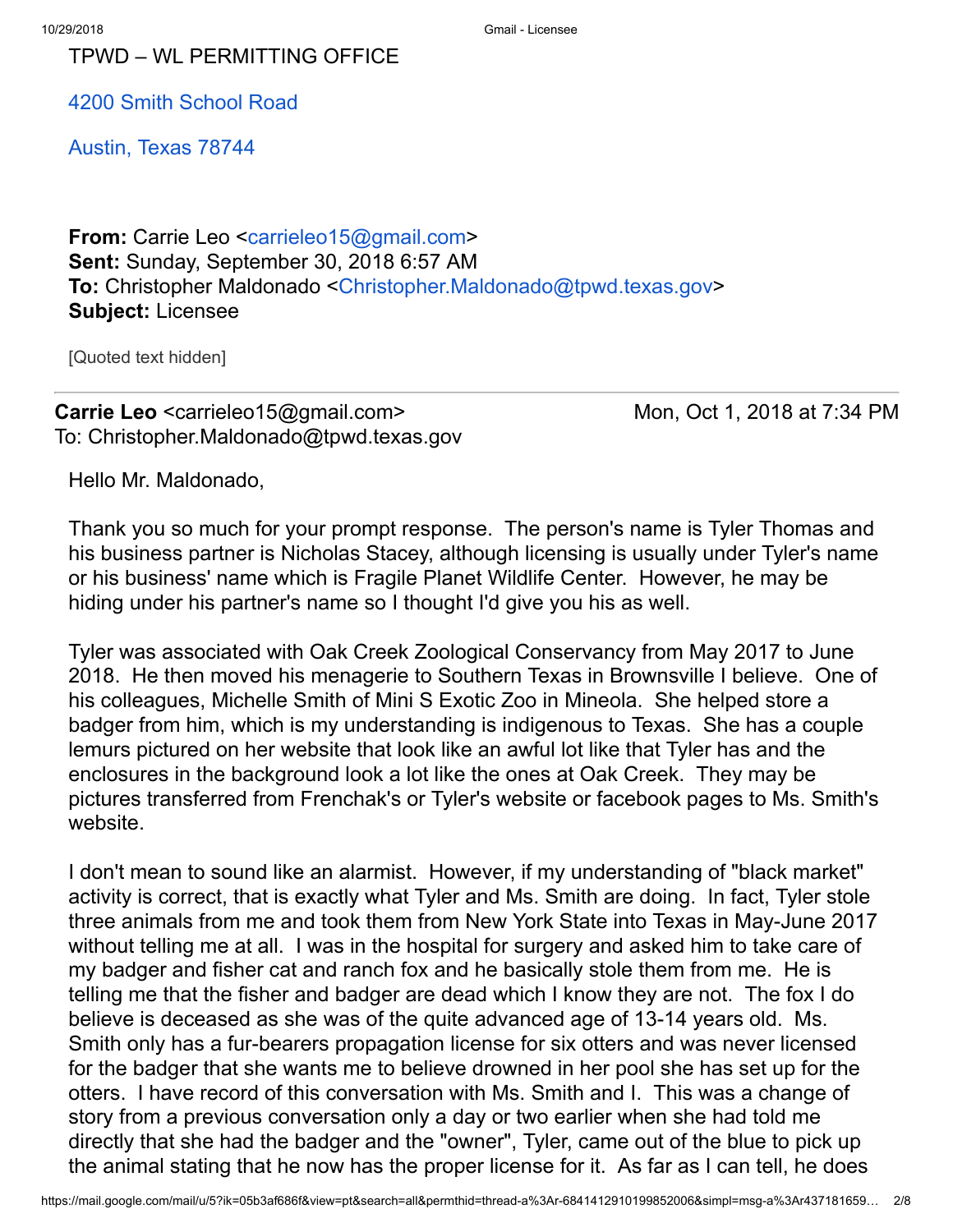not and I doubt that he will get one since he is hiding the badger from me and does not want any record of it.

Likewise, he falsified paperwork on the New York State side in September 2017 when he listed the fisher on a permit of his as a "loan to Oak Creek Zoo" and never giving notice to the state that the fisher or badger were leaving the state until September, several months after the animals were already moved out of state without my permission. I did not know about the move until mid-July 2017 so he probably thought it was safe to acknowledge and document transfer of my animals since I came to find out what happened. However, in talking to the owner of the zoo, Courtney Lee Frenchak, she stated that she didn't know what animals he brought with him, except for the badger, because his animals were set up in a different area than her animals which were on exhibit. She said she never agreed to a loan for a fisher and doesn't even know what it looks like or what one is as the species is not indigenous to Texas. As you can tell, Tyler is a pathological liar, a fact which I think his attorney here in NYS Supreme Court is learning the hard way despite my warning him.

I currently have a lawsuit against Tyler in New York State Supreme Court with the Index Number 2017-1668 and is managed by Judge James P. McClusky. I've been granted an Order for injunctive relief for the badger's immediate return. I will add the fisher to the Order by October 18th when there is another hearing. I've attached the Order to this email.

I have an amazing amount of evidence that is now public information and even have more than what I submitted in Court. Tyler is a smooth talker and as a result very charismatic and wins people easily to his side. However, he is involved in the illegal moving, transferring, possession and exhibition of wild and exotic animals. He gloats to other exotic animal owners about getting free animals as donations from others. However, come to find out, those animals weren't given to him. They were animals he stole when the term of the loan for the animal to his facility was over and he refused to return them. There are at least two other exotic animal owners who have lost their animals to Tyler but will not come forward as I have. He chooses very expensive animals such as mustelids, lemurs, endangered cats, etc.

I have been able to track Tyler to the address of 1909 W. Acadia Street in Harlingen, which is a small house on a small lot in a residential area hence I highly doubt any animals are stored there. I found another profile on LinkedIn or Twitter where he stated he works in Brownsville. One guess is the Gladys Porter Zoo? Tyler will have most, if not all of his animals, at an USDA-licensed facility and have an arrangement in which he keeps his animals on his USDA License and as such, remain separate from the collection residing at the facility to which he moves to. However, what I learned from Courtney Lee Frenchak is that he does not put any animals on his USDA license as again, he doesn't want anyone, like me, to track the animals. He tells one person one thing and does the complete opposite so no questions are raised. His licenses are never checked by the facility owners so they have no idea that he is up to committing a scam. His USDA License still is registered for his New York address of Alexandria Bay, where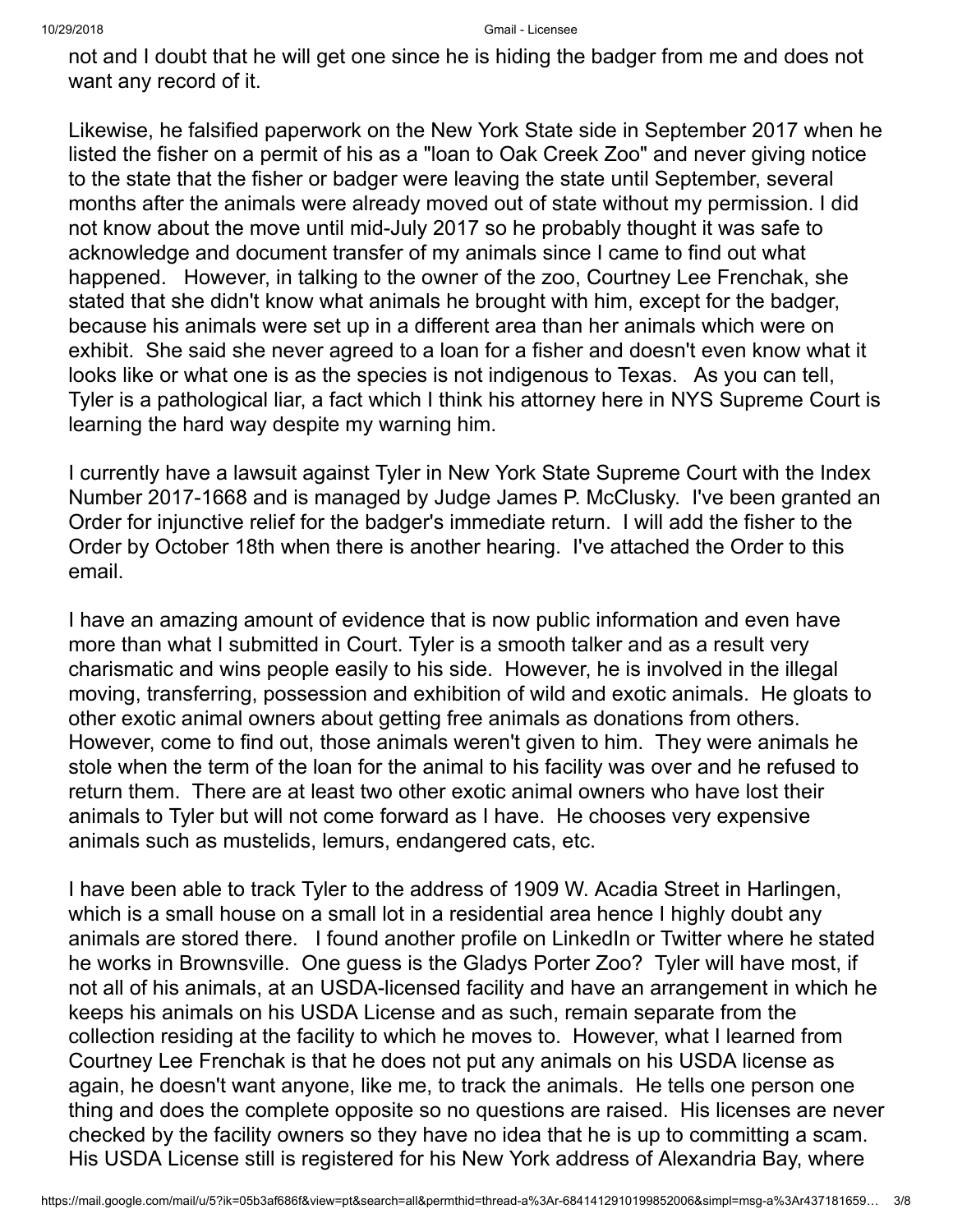he has a federally and state-protected indigenous red-tailed hawk completely unlicensed and in the care of someone, his father, who has no credentials to be caring for such an animal. That is why the Migratory Bird Treaty Act requires a certain number of hours a potential licensee needs to have working with each avian species the applicant intends to - to keep the animals in capable hands. However, this is not enforced with Tyler and the bird remains unexhibited (which is illegal as indigenous species (if born in the wild and determined to be nonreleasable after a stint in a rehabilitation center) can only be possessed for educational, exhibitory or scientific reasons. Likewise, he is taking animals out on educational visits to public places like libraries without any of those animals being properly licensed by the state or USDA for exhibition. This can be proven by his announcements of visits on social media and website. He has taken down quite a bit of incriminating material since the lawsuit began; however, I have screenshots of them. Examples of unlicensed exhibition is his presentation at a library in the Town of Allen on August 2, 2017 [\(https://www.cityofallen.org/Calendar.aspx?EID=4888\)](https://www.cityofallen.org/Calendar.aspx?EID=4888) and another presentation at Huntsville Public Library on March 14, 2018 at 3 p.m. (screenshot attached). Again, licensing standards were first put into place in order to prevent this exact thing from happening. Following is a list of Tyler's past moves.

### **Residence until May-June 2017:**

Tyler C. Thomas 44678 Bailey Settlement Rd Alexandria Bay NY 13606 United States DOB: April 12, 1987 SSN: 093-74-2942

### **From May / June 2017 - June 2018:**

1701 Robinson Lane Madisonville, TX 77864

### **From June/July 2018 -** *present***:**

1909 W Acadia Street

Harlingen, TX 78552

It is also known that Tyler charges for presentations he makes with animals, even if it's a non-profit organization. I would not be surprised, however, if this income is not being reported to the appropriate state and federal agencies allowing him to evade paying taxes as he did in New York State when he earned a lot of money from presentations and the sale of exotic animals.

If you need any other information, please let me know and I will provide what you need. This guy needs to be stopped. Most people don't think that stolen animals are a big deal; however, it is no different than a dairy farmer having his herd of cattle taken from him. Like the farmer, I lost the way I was planning on supporting myself and familly by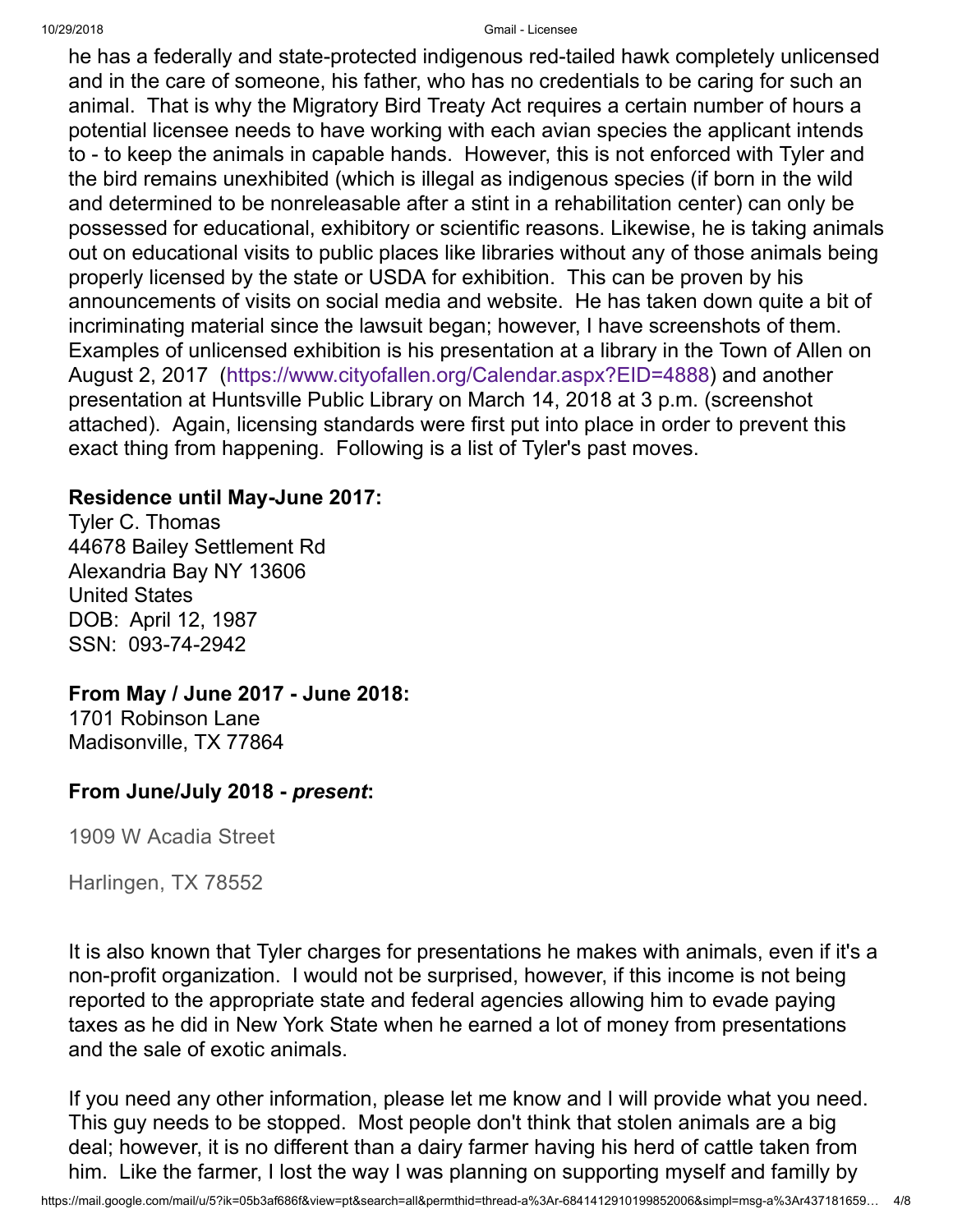losing possession of exotic animals already slated for breeding projects thereby giving my business sorely needed income. This is reprehensible.

Are there any more reports I should make to other agencies? I contacted the Madisonville PD on August 20, 2017 and attached a police report from Officer Bohan. I made a complaint to the Animal Health Commission to no avail as well as the Better Business Bureau both for New York State and Texas, again, to no avail.

Thank you, Carrie Leo 315.310.5376 / 315.538.8316

[Quoted text hidden]



### **Christopher Maldonado**

<Christopher.Maldonado@tpwd.texas.gov> To: Carrie Leo <carrieleo15@gmail.com>

Tue, Oct 2, 2018 at 9:45 AM

Dear Ms. Leo:

Thank you very much for emailing your concerns. At this time, the TPWD Wildlife Division's Permitting Office does not show a history of issuing any permit authority to Tyler Thomas, Nicholas Stacey, or the anyone under the organization Fragile Planet Wildlife Center. My guidance would be to consider reporting it to [Operation](https://tpwd.texas.gov/warden/connect/ogt) Game Thief.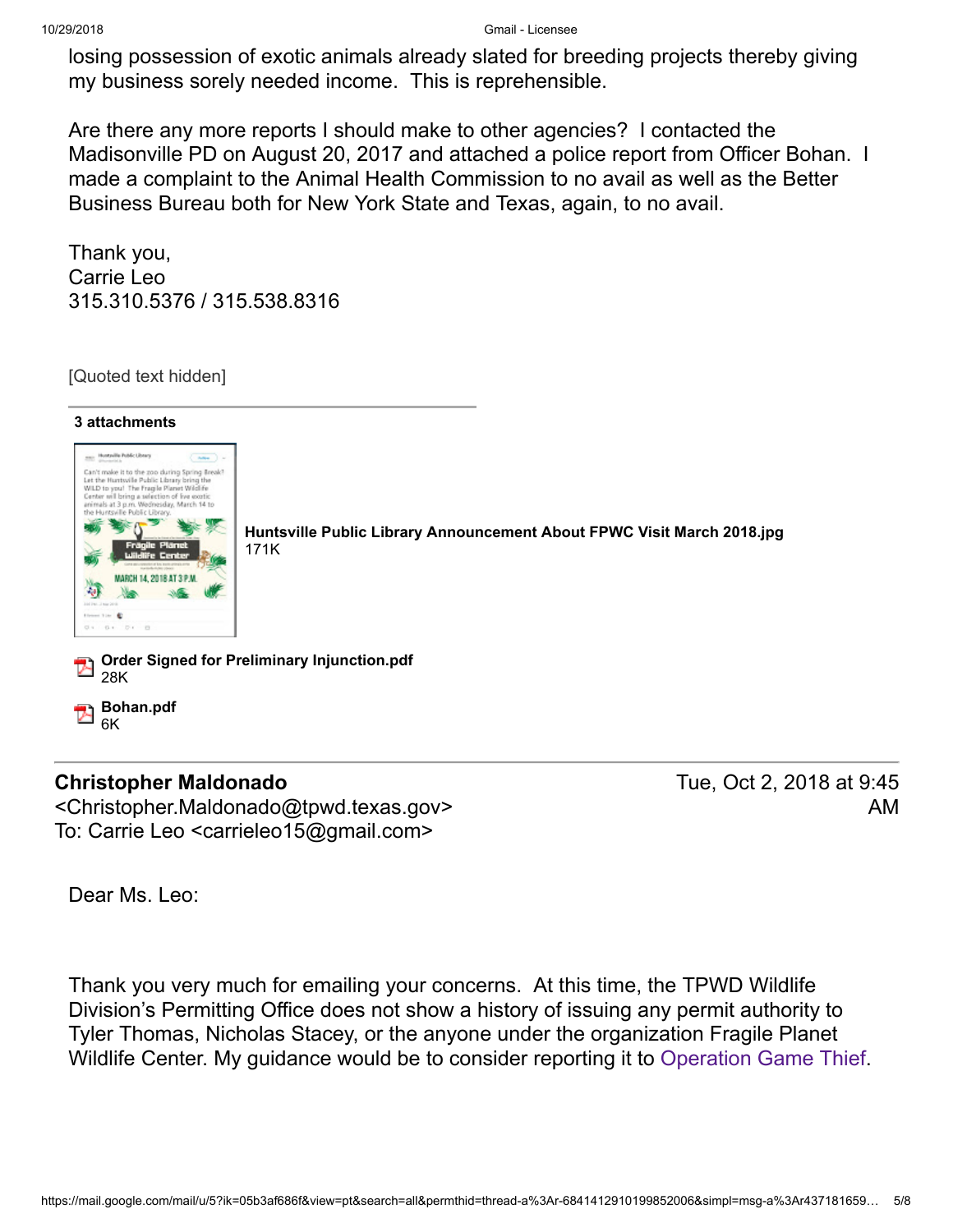# Operation Game Thief



Operation Game Thief is Texas' Wildlife Crime-Stoppers Program, offering rewards of up to \$1,000 for information leading to the arrest and conviction for a wildlife crime. Begun in 1981 as a result of laws passed by the 67th Legislature to help curtail poaching, the program, a function of the Law Enforcement division of The Texas Parks and Wildlife Department, is highly successful, having been responsible for the payment of over \$195,000 in rewards. Privately funded, the program is dependent on financial support from the public through the purchase of OGT merchandise and memberships, donations, sponsorships, and gifts.

[Operation Game Thief Website](http://www.ogttx.com/)

[Learn More About Reporting Violations](http://www.youtube.com/watch?v=t6PIezbAJSE)

Thank you for all you do.

Chris Maldonado

Wildlife Permitting Specialist

Texas Parks and Wildlife Department

4200 Smith [School](https://maps.google.com/?q=4200+Smith+School+Road+%0D%0A+Austin,+Texas+78744&entry=gmail&source=g) Road

[Austin,](https://maps.google.com/?q=4200+Smith+School+Road+%0D%0A+Austin,+Texas+78744&entry=gmail&source=g) Texas 78744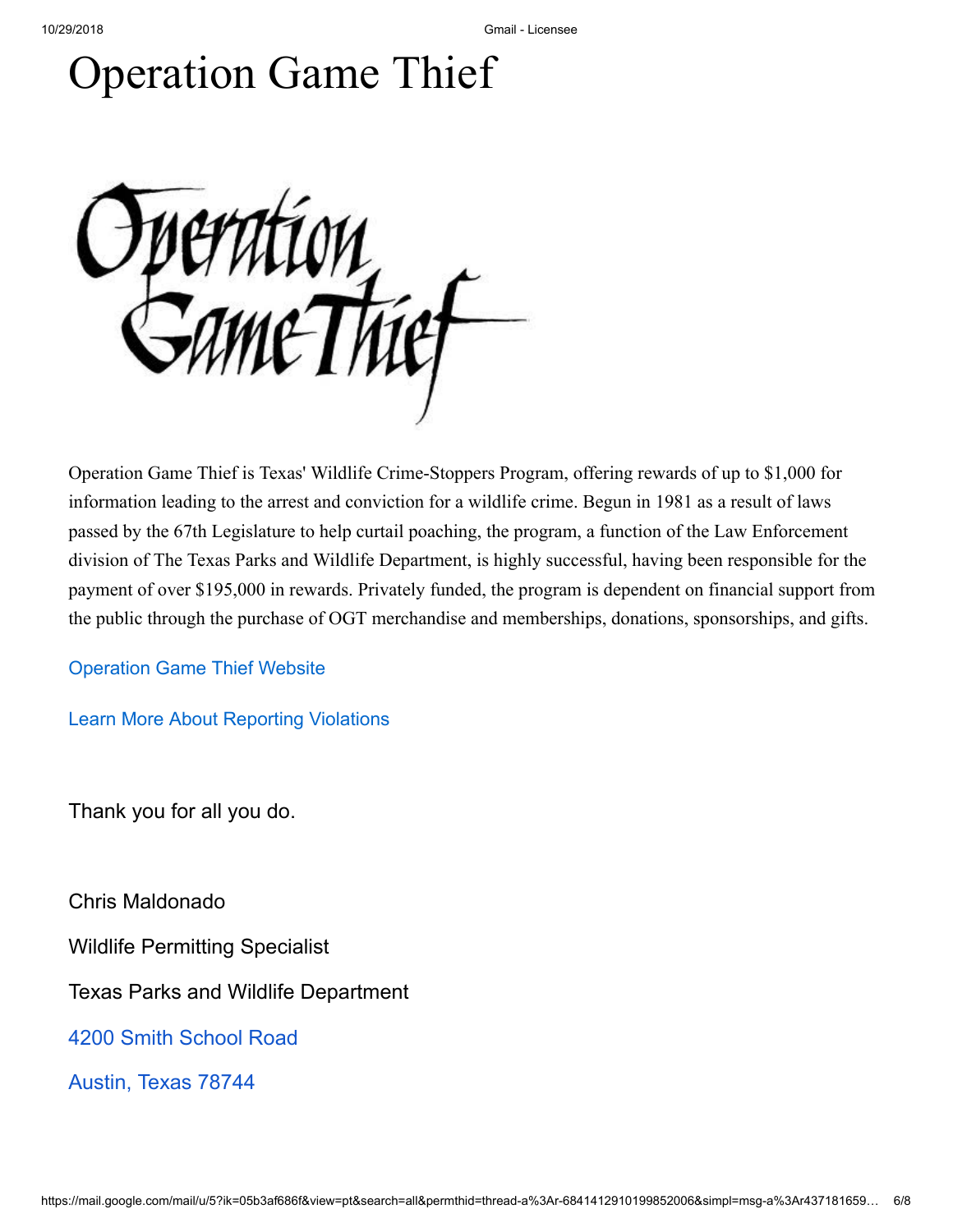**From:** Carrie Leo [<carrieleo15@gmail.com>](mailto:carrieleo15@gmail.com) **Sent:** Monday, October 1, 2018 6:35 PM **To:** Christopher Maldonado <[Christopher.Maldonado@tpwd.texas.gov](mailto:Christopher.Maldonado@tpwd.texas.gov)> **Subject:** Re: Licensee

[Quoted text hidden]

**Carrie Leo** <carrieleo15@gmail.com> Fri, Oct 19, 2018 at 3:24 AM To: Christopher.maldonado@tpwd.texas.gov

Mr. Maldonado,

Is there another person or department that might be able to assist with this concern as the "game thief" attempt didn't seem like it rattled anyone's cage?

Thank you, Carrie Leo

[Quoted text hidden]

#### **Christopher Maldonado**

<Christopher.Maldonado@tpwd.texas.gov> To: Carrie Leo <carrieleo15@gmail.com>

Fri, Oct 19, 2018 at 9:52 AM

Dear Ms. Leo:

Thank you for your email. Your concerns are absolutely important; there is a strong possibility TPWD Law Enforcement is processing a number of them that require additional time to address appropriately. Please feel free reaching out to OGT after a few weeks and express your apprehensions; I'm positive they will be able to offer better guidance than I can.

Sincerely,

Chris Maldonado Wildlife Permitting Specialist